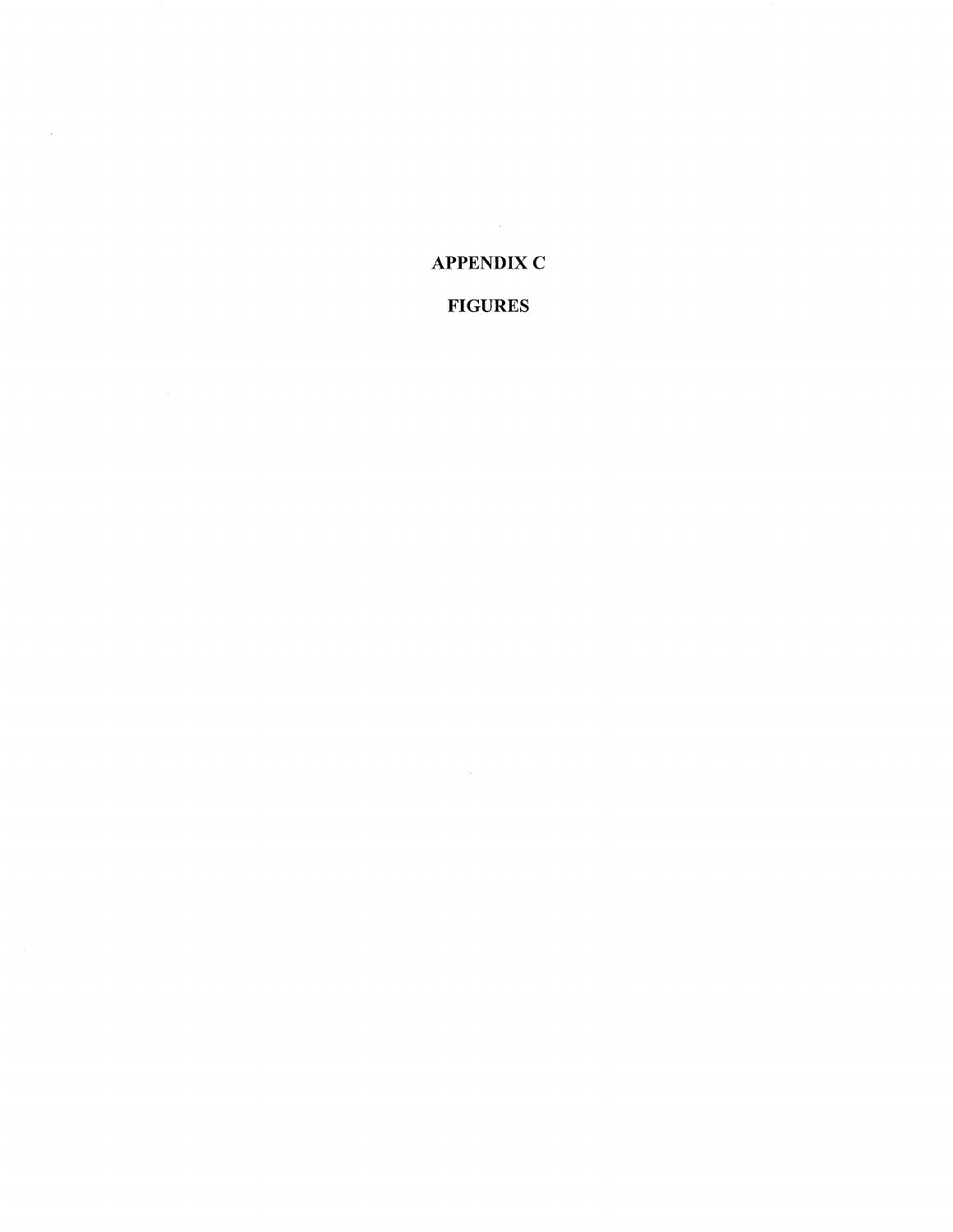

|               | SHEET 1 OF 4                  | <b>SCHREIBER</b><br>2.YONLEY<br><b>X</b> ASSOCIATES |
|---------------|-------------------------------|-----------------------------------------------------|
| ${\tt tants}$ | APPROX. SCALE:<br><b>NONE</b> |                                                     |
| ст<br>₩,      | REVISION #                    | <b>ENVIRONMENTAL ENGINEERS</b>                      |
| 063           |                               |                                                     |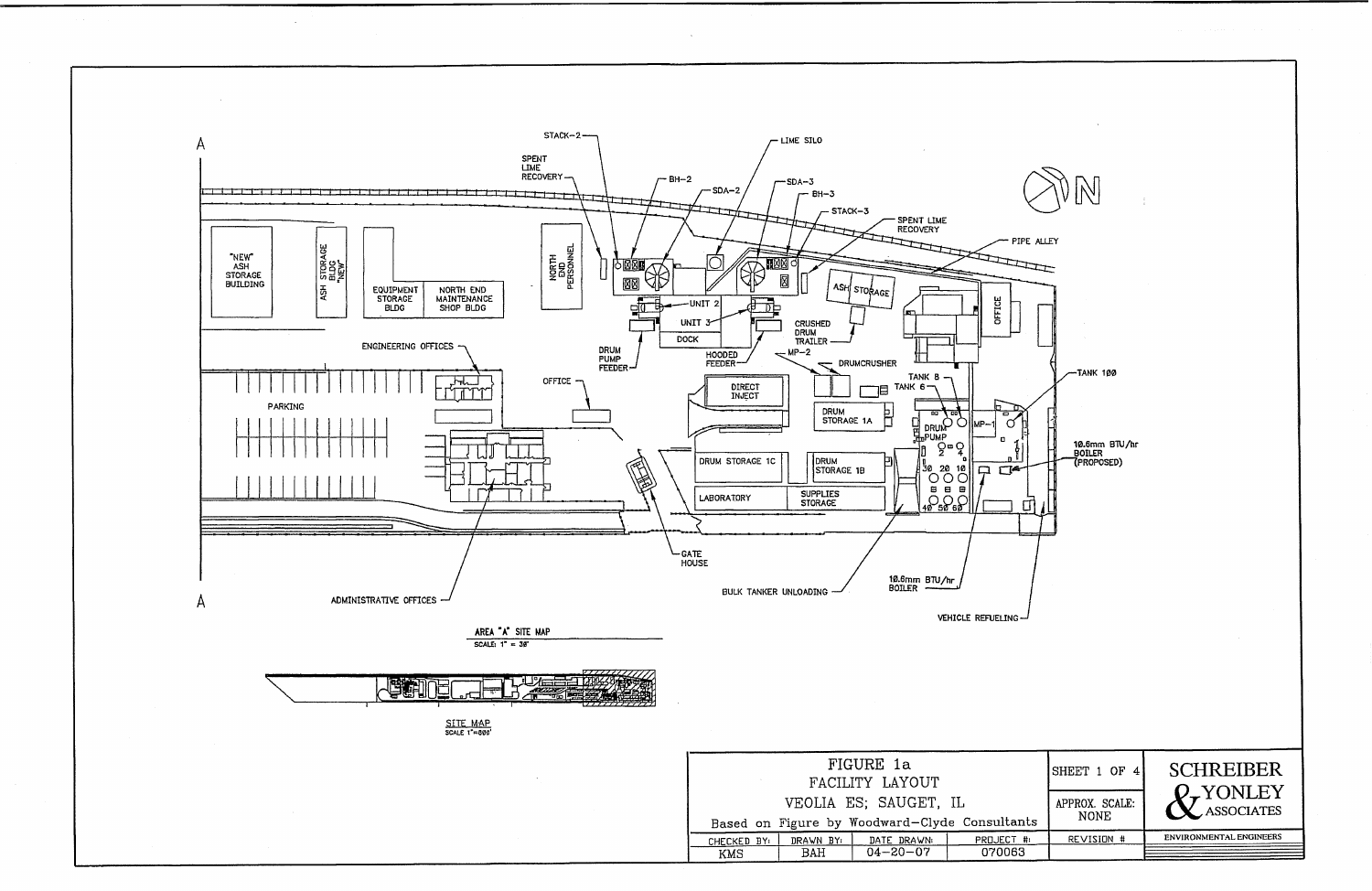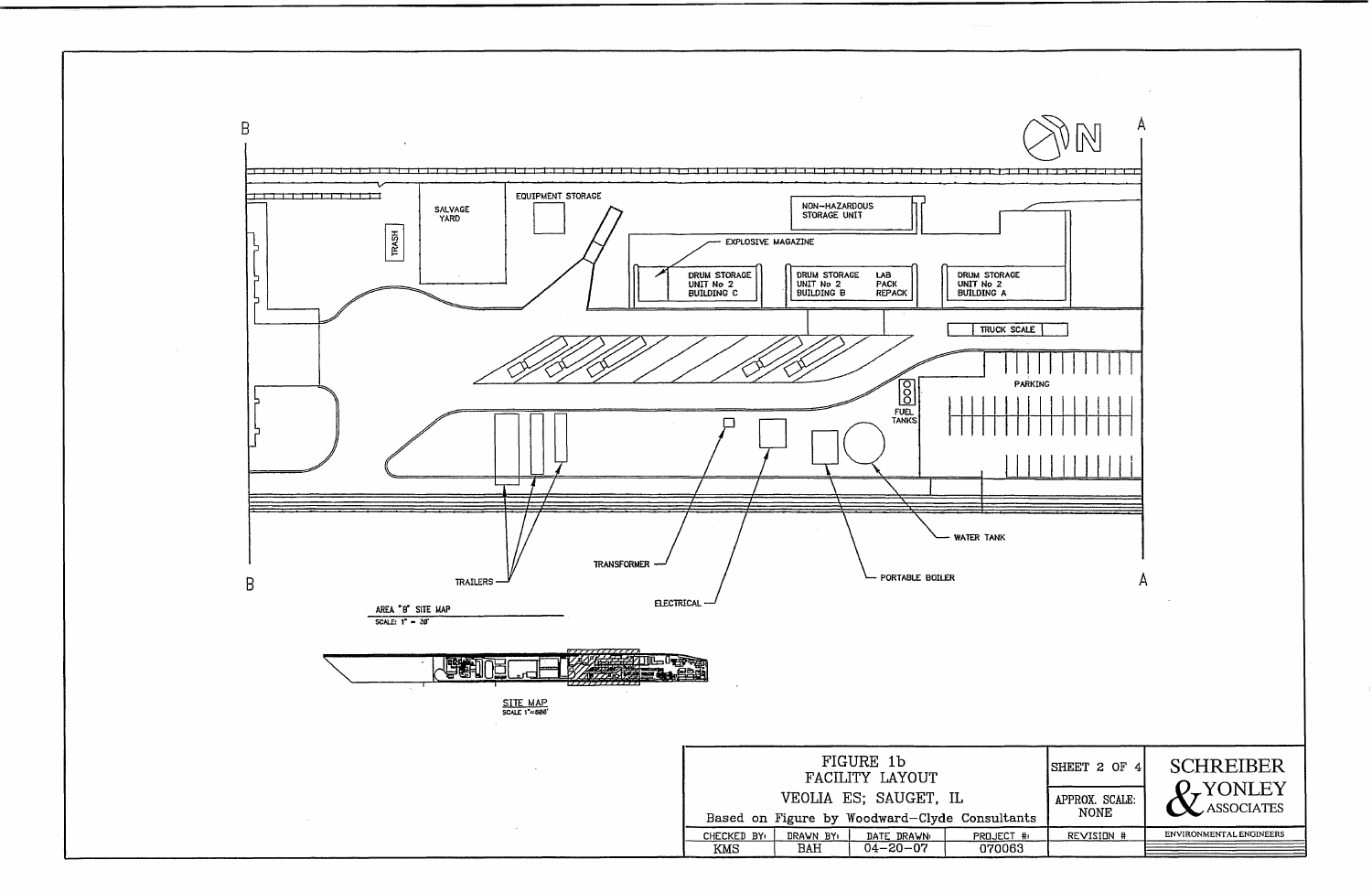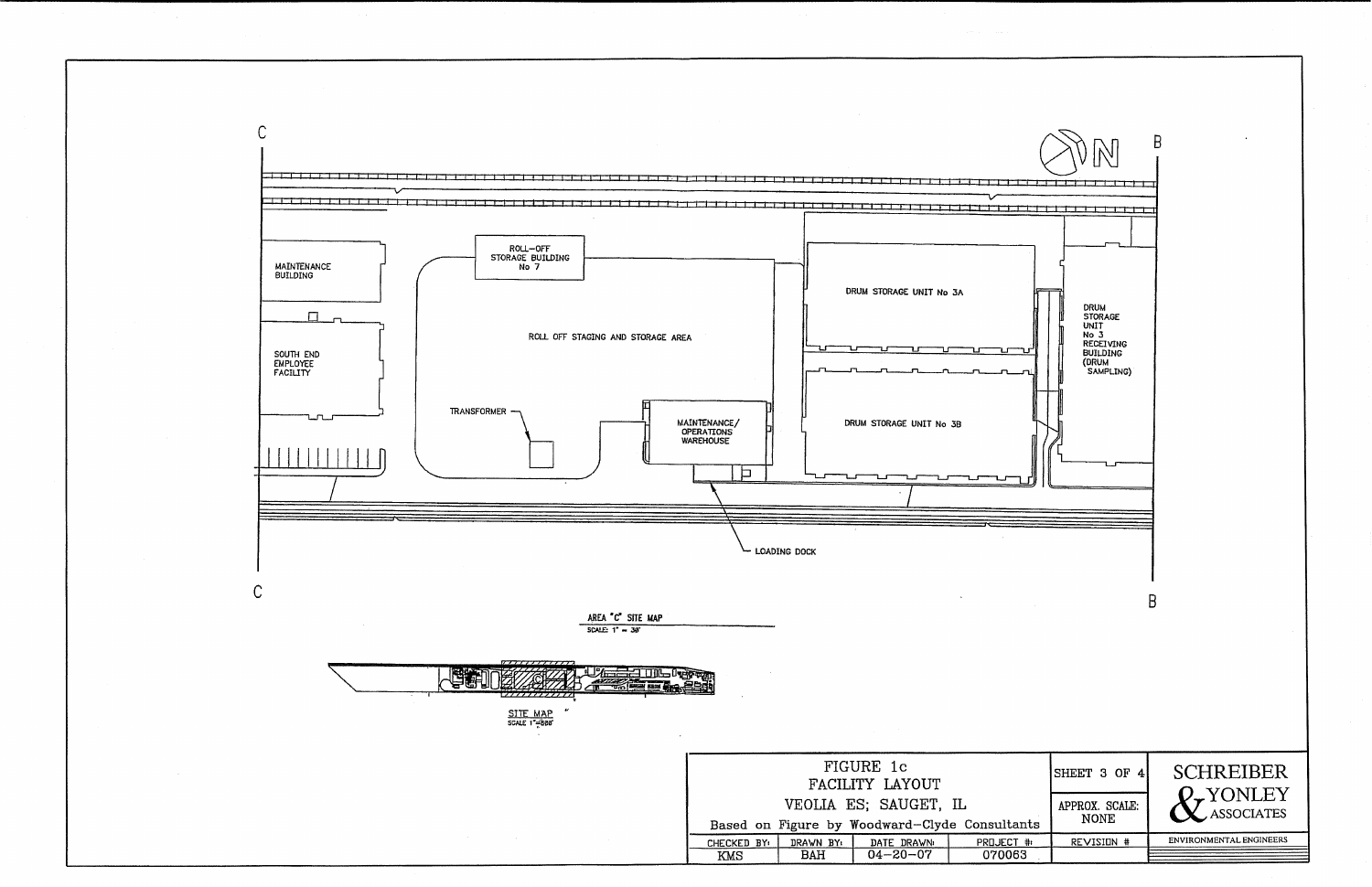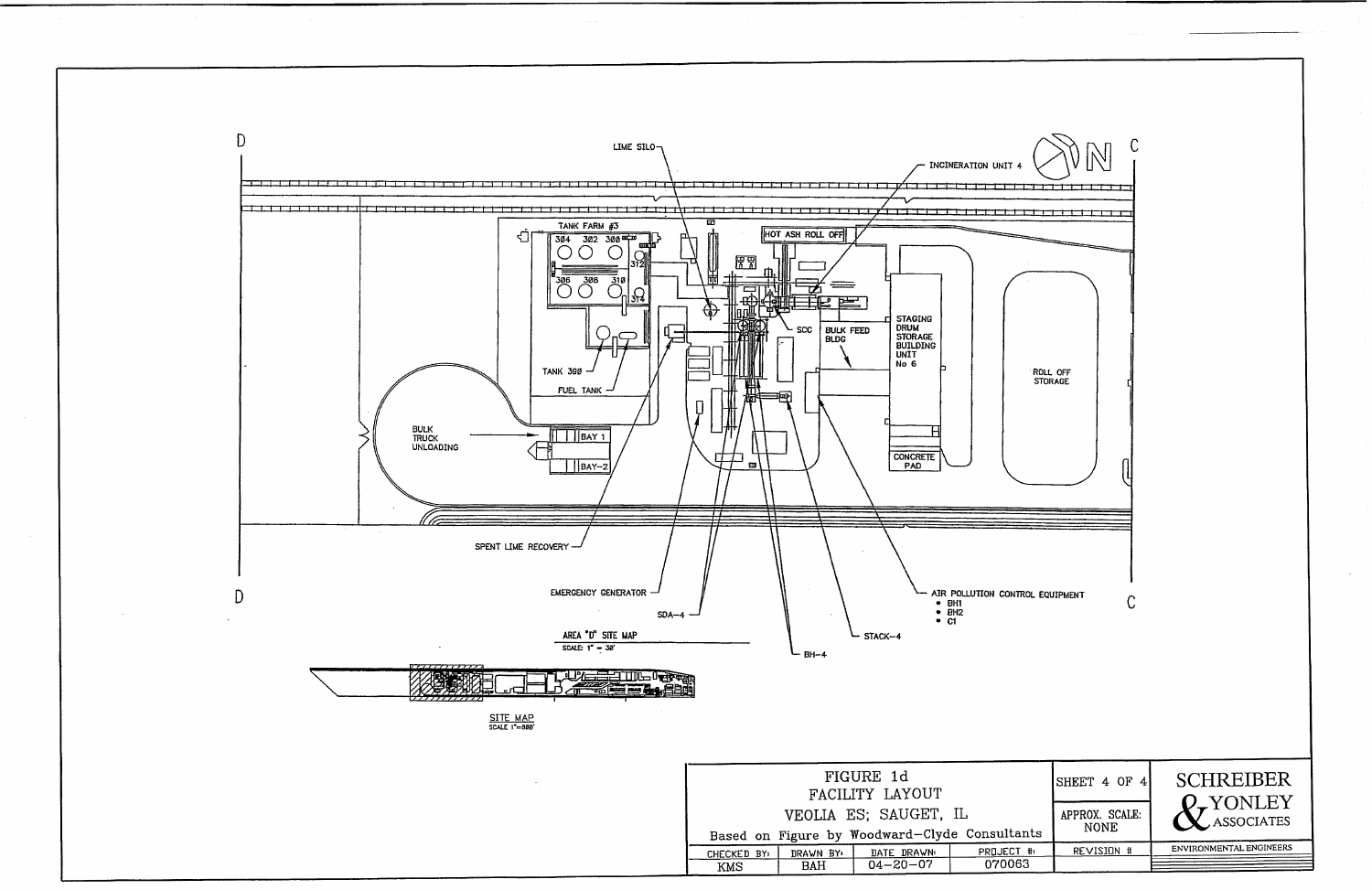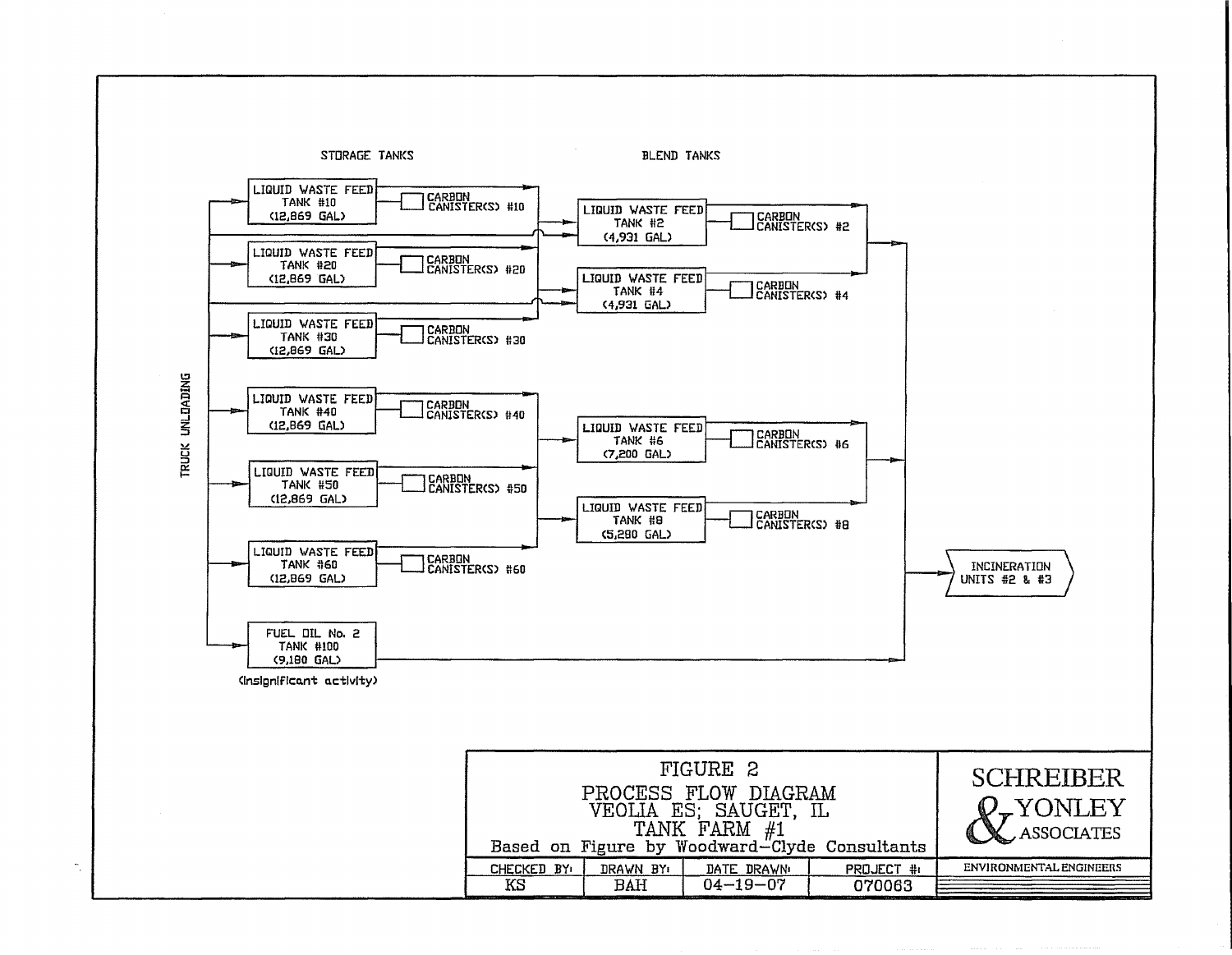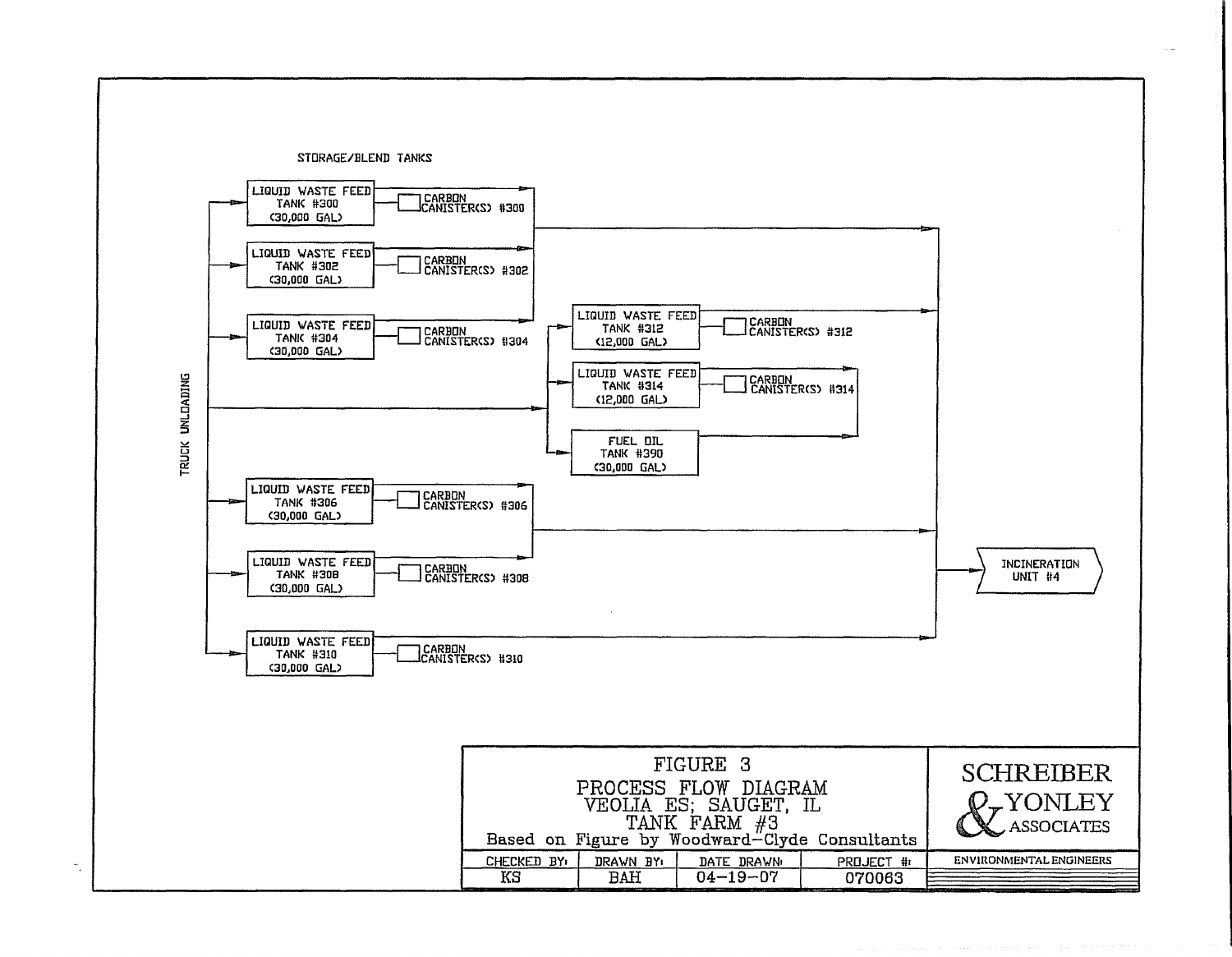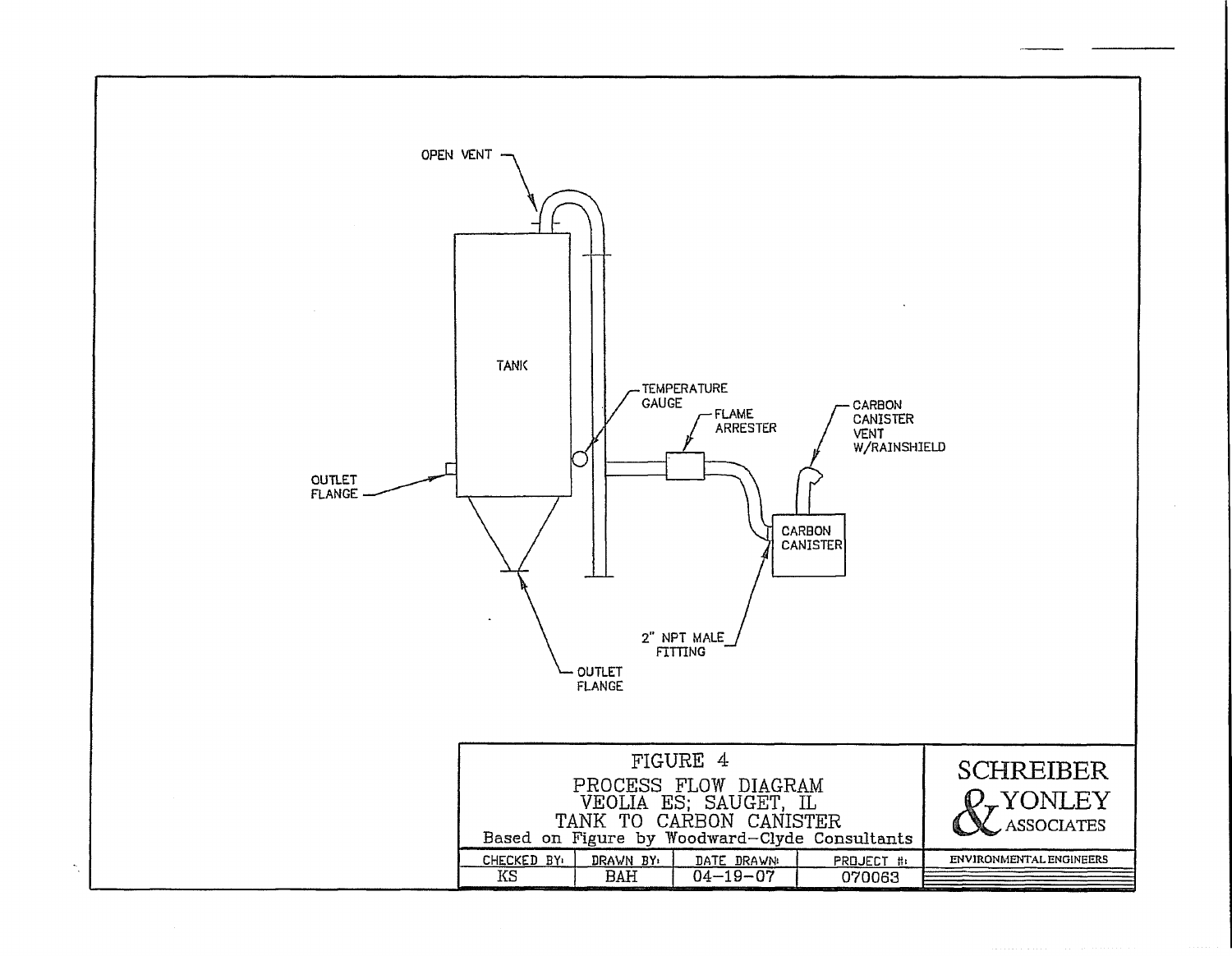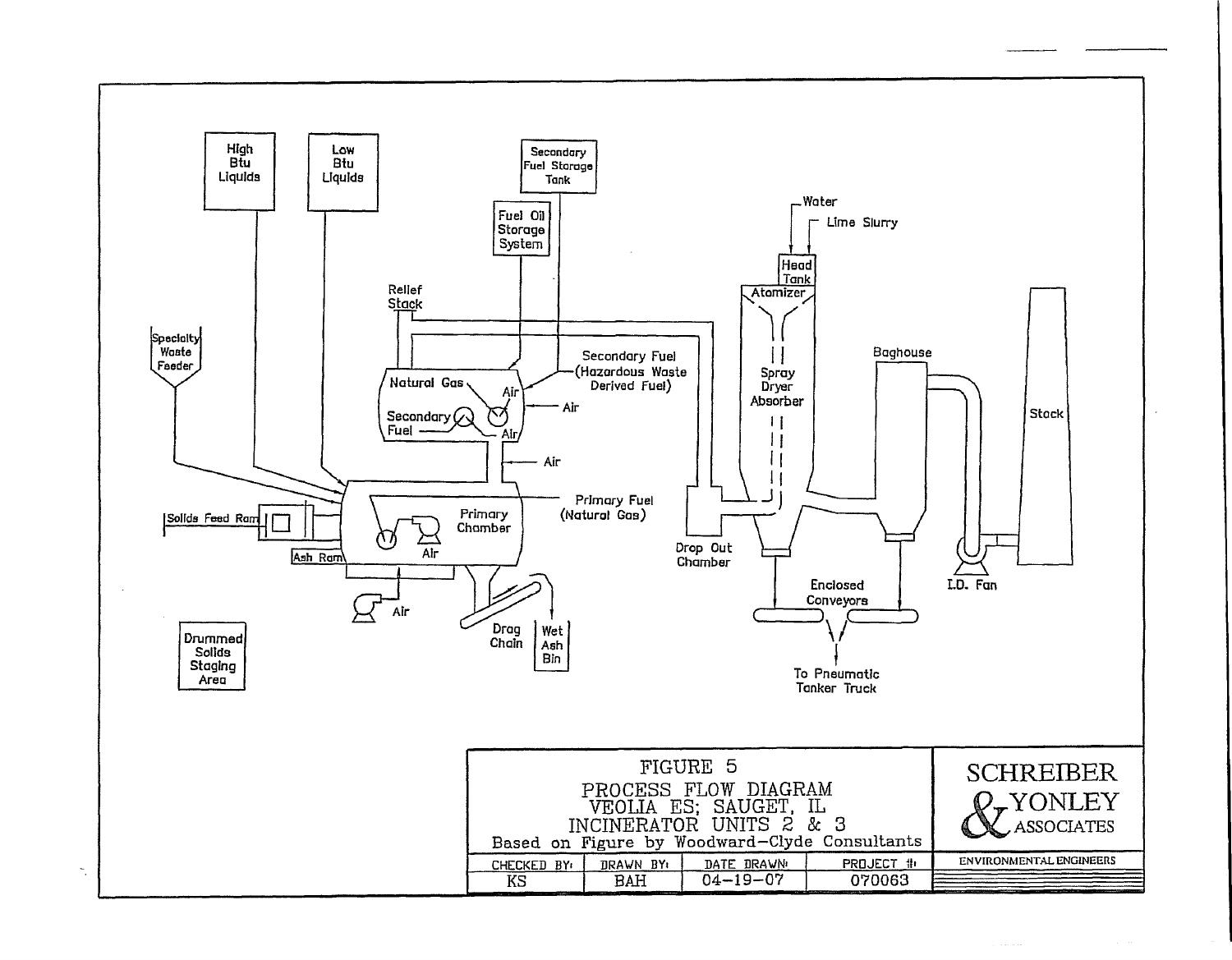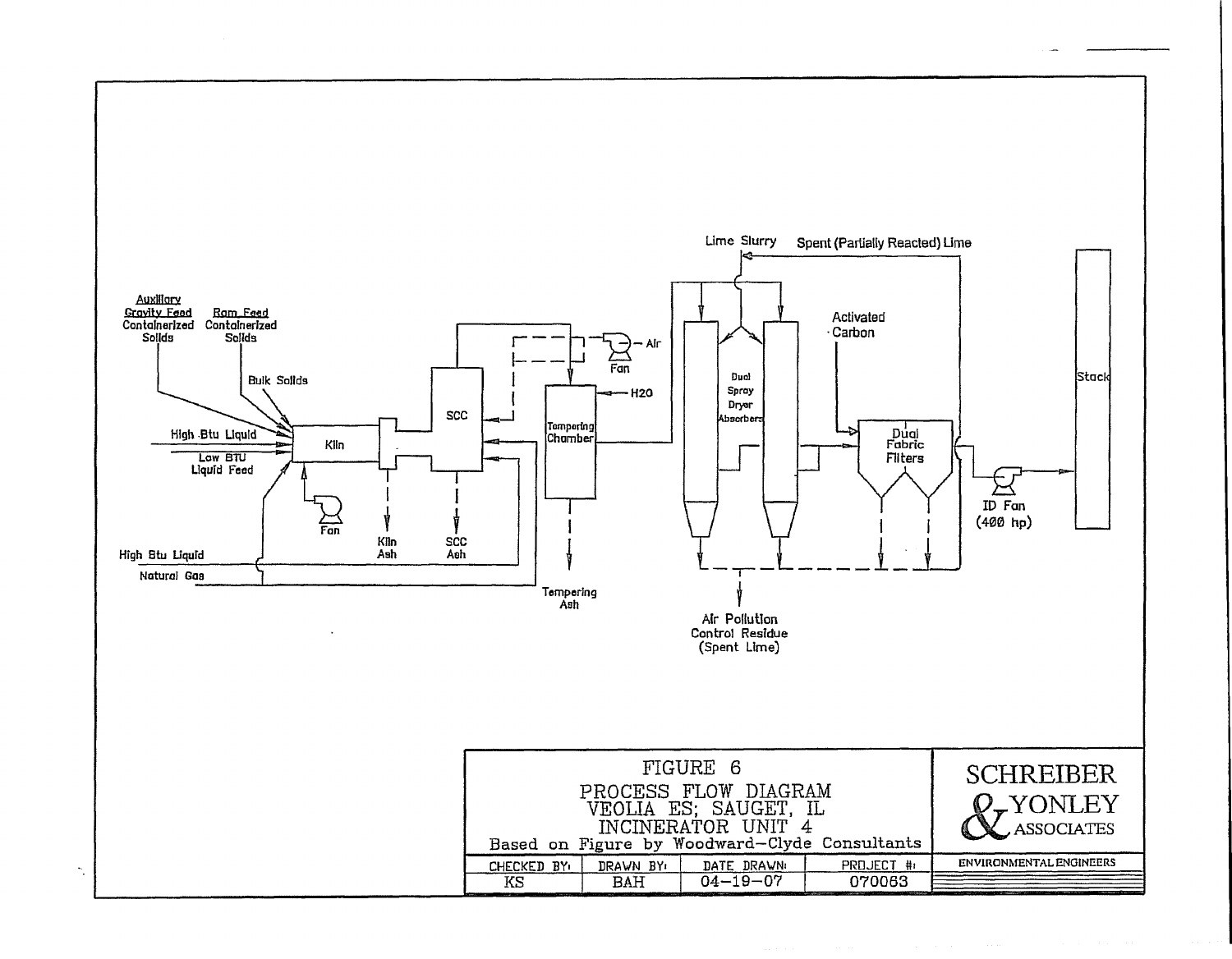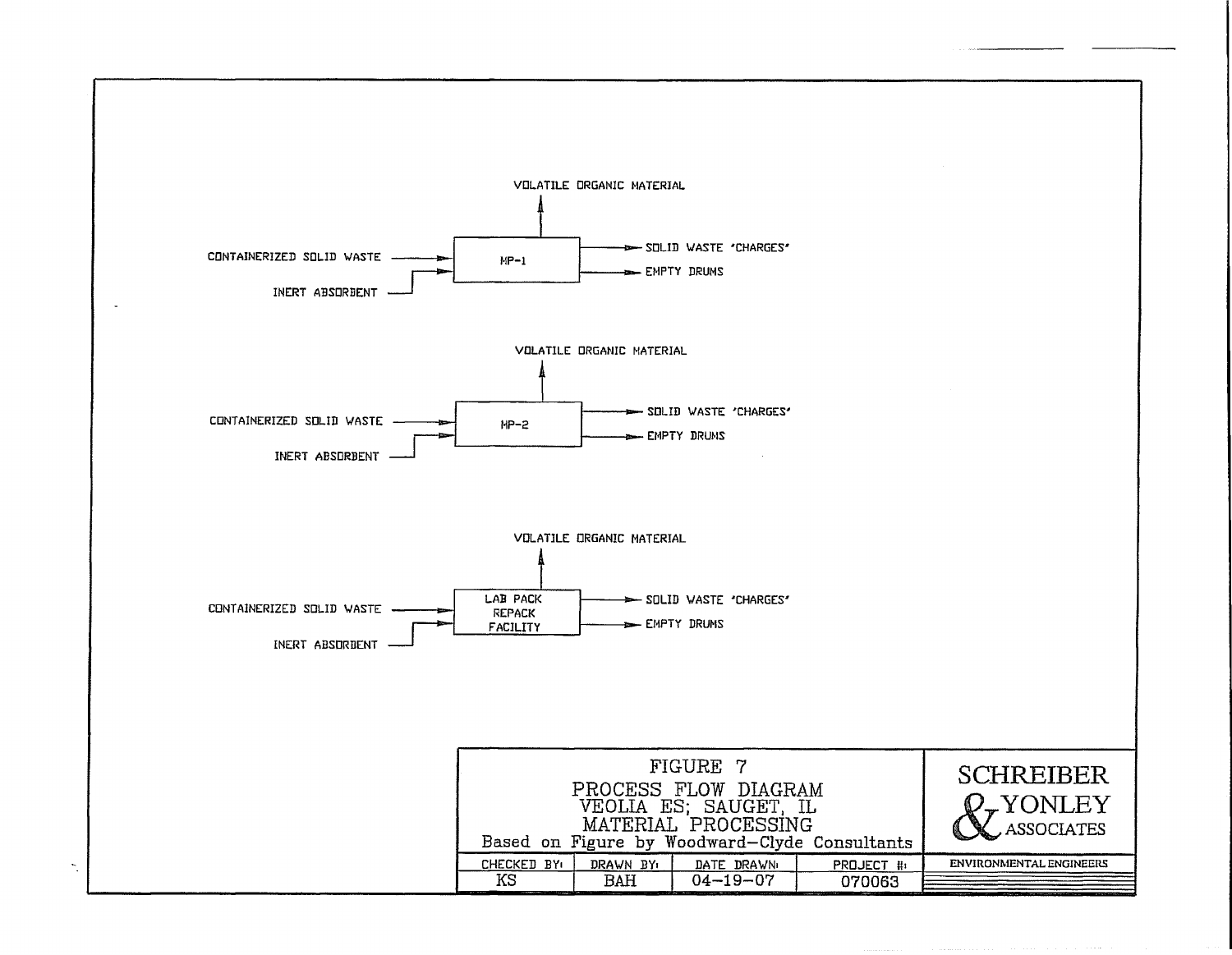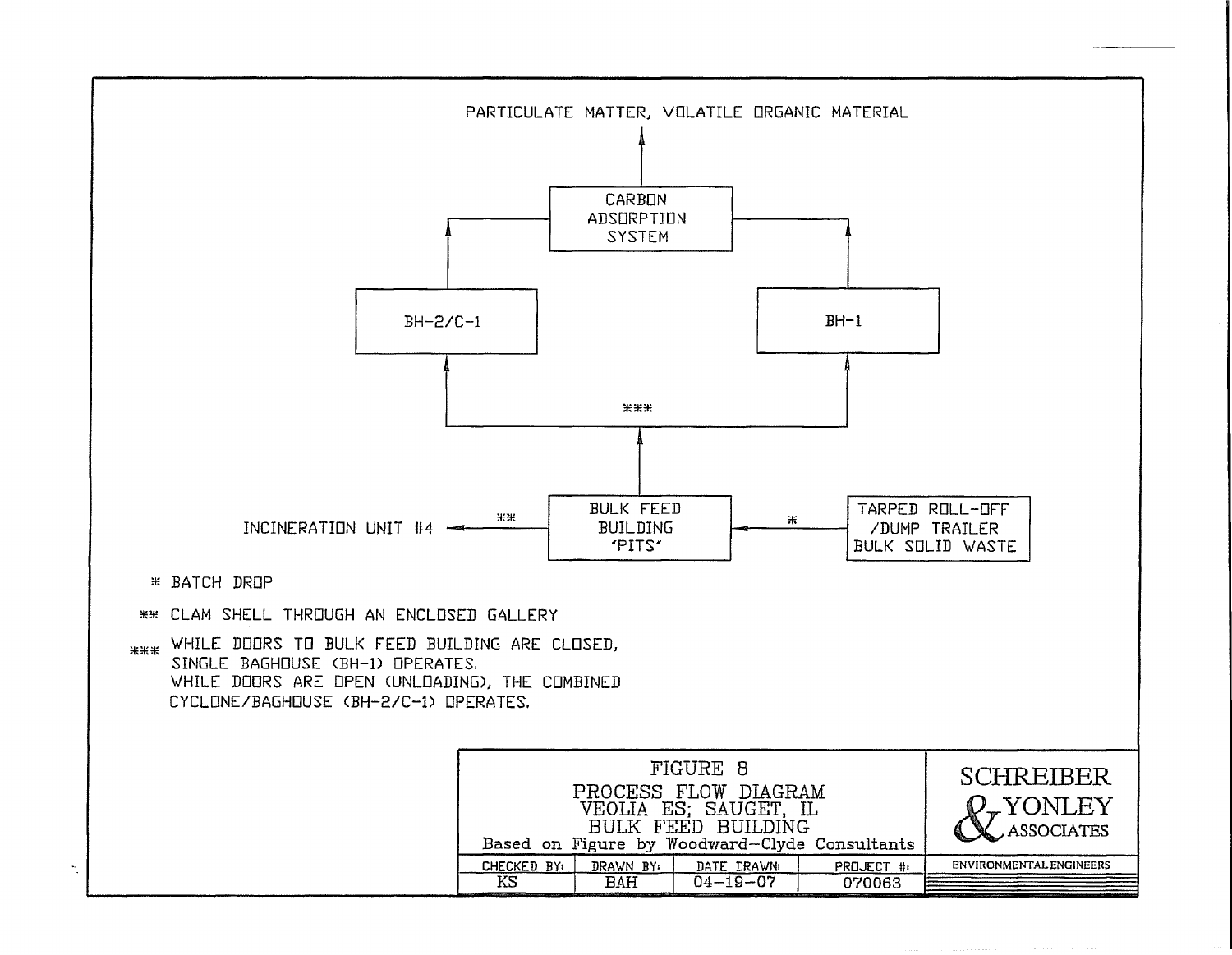